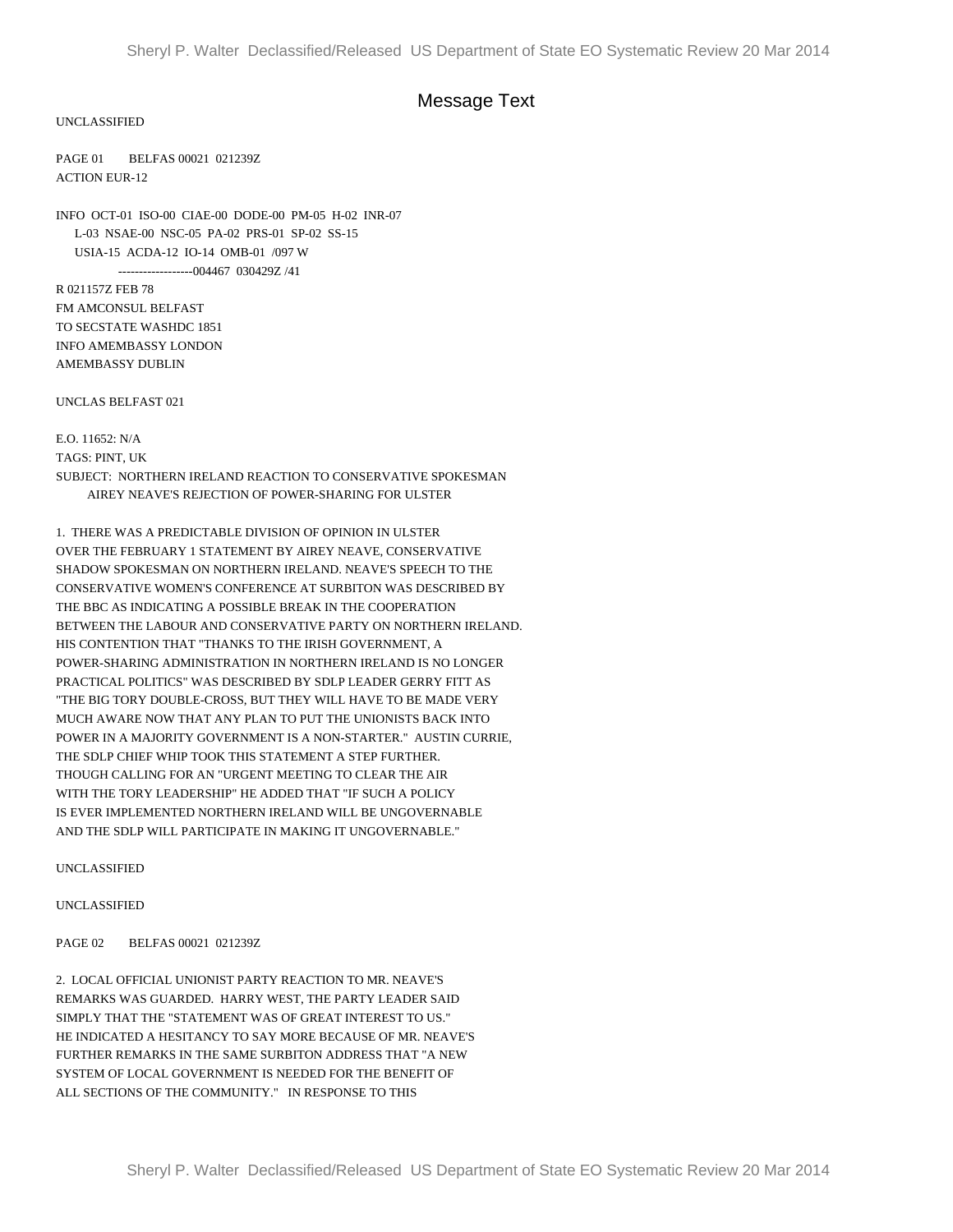MR. WEST INDICATED THAT "WE WILL HAVE TO BE VERY CAREFUL IN LOOKING AT WHAT HE MEANS BY A NEW SYSTEM OF LOCAL GOVERNMENT."

3. OFFICIAL UNIONIST REACTION IN PARLIAMENT CAME FROM JAMES MOLYNEAUX, THE PARTY LEADER IN THE COMMONS. HE DENIED THAT THE STATEMENT WAS THE RESULT OF ANY DEAL WITH THE CONSERVATIVE PARTY OVER APPROVAL FOR AN UPPER TIER OF LOCAL GOVERNMENT AND THE DROPPING OF POWER-SHARING "BUT ADMITTED THAT OFFICIAL UNIONIST AND CONSERVATIVES WERE COMING CLOSER TOGETHER. HE ADDED THAT THE UNIONISTS "HAVE ALWAYS HAD MORE IN COMMON WITH THE CONSERVATIVE PARTY THAN THE LABOUR PARTY."

4. REACTION FROM OTHER PARTIES WAS SIMILARLY VARIED. ALLIANCE PARTY LEADER OLIVER NAPIER DESCRIBED MR. NEAVE'S REMARKS AS "VERY REGRETTABLE" AND ACCUSED THE CONSERVATIVES OF "MAKING A DESPERATE BID - IN ANTICIPATION OF A CLOSE FINISH IN THE NEXT GENERAL ELECTION." PETER ROBINSON SECRETARY OF IAN PAISLEY'S DEMOCRATIC UNIONIST PARTY STATED THAT, IF MR. NEAVE'S REMARKS INDICATED THAT "A GLIMMER OF LIGHT HAS PENETRATED TORY THINKING THEN IT IS TO BE WELCOMED." HE ADDED, HOWEVER, THAT "WE HAVE NO REASON TO PUT TRUST IN THE CONSERVATIVE PARTY AS IT HAS BETRAYED ULSTER LOYALISTS BEFORE AND IF IT WAS EXPEDIENT WOULD DO SO AGAIN."

UNCLASSIFIED

PAGE 03 BELFAS 00021 021239Z

ROY

UNCLASSIFIED

NNN